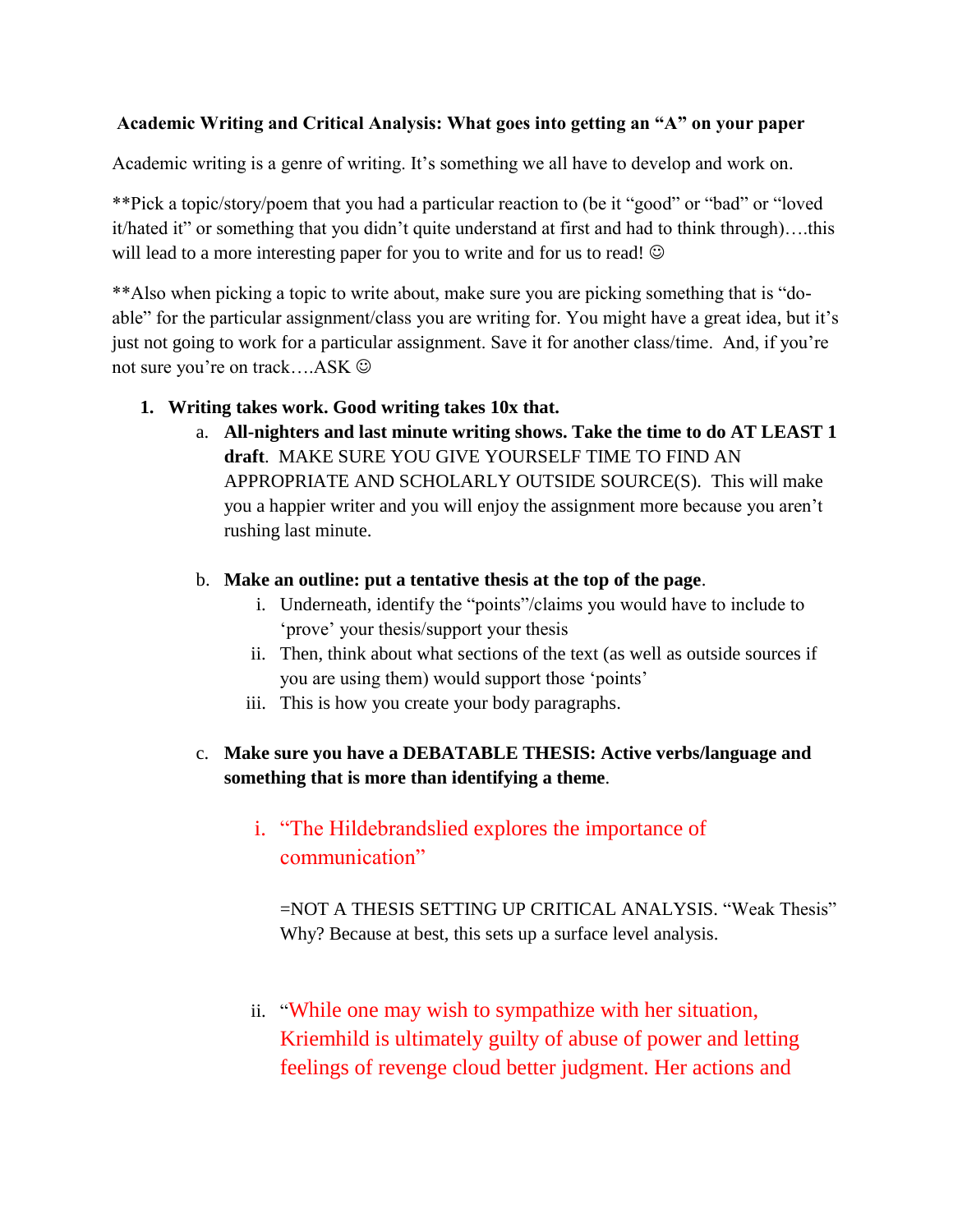destructiveness make her the most "evil" of all the characters in the Nibelungenlied."

> =Debatable stance. This is a thesis that sets up a critical analysis of the text. \*\*\*And, of course the body paragraphs must support this claim….you may have a debatable thesis, but fail to support it in the body.

## **2. MAKE SURE YOU CAN PROVE YOUR THESIS: BODY PARAGRAPHS MUST SUPPORT THE THESIS AND CITE THE TEXT DIRECTLY.**

- a. Don't summarize. Analyze.
- b. Cite appropriately: only what is needed. Don't take out of context. YOU MUST PROVIDE PAGE NUMBERS AND USE MLA OR APA FORMAT.
- c. When using outside sources, remember: They are not doing the "thinking" or "arguing" for you. **They are support for your own original analysis**. DO NOT STRING TOGETHER A BUNCH OF QUOTES to make your paper. That is not analysis.
- d. Make sure you take the time to consider the order of your body paragraphs (order of information) and have transitional statements between paragraphs which allow for readability of your claims. DO NOT simply write, "First……Second…..Thirdly…" to start body paragraphs.
- **3. Formatting**: Please refer to the syllabus and the assignment description. Subject to change so be sure you are following the most up-to-date requirements.

### **4. ACADEMIC TONE/VOICE/DICTION:** Third person sentence structure:

- **i.** "The writer claims that
- ii. "In this poem, the narrator explores issues of morality including  $\blacksquare$
- **iii.** Do not write like you would talk with your friends. This should be "formal"---you are the expert leading your reader through your topic. You must write using language that shows you are in charge.
- **iv. DO NOT USE**: